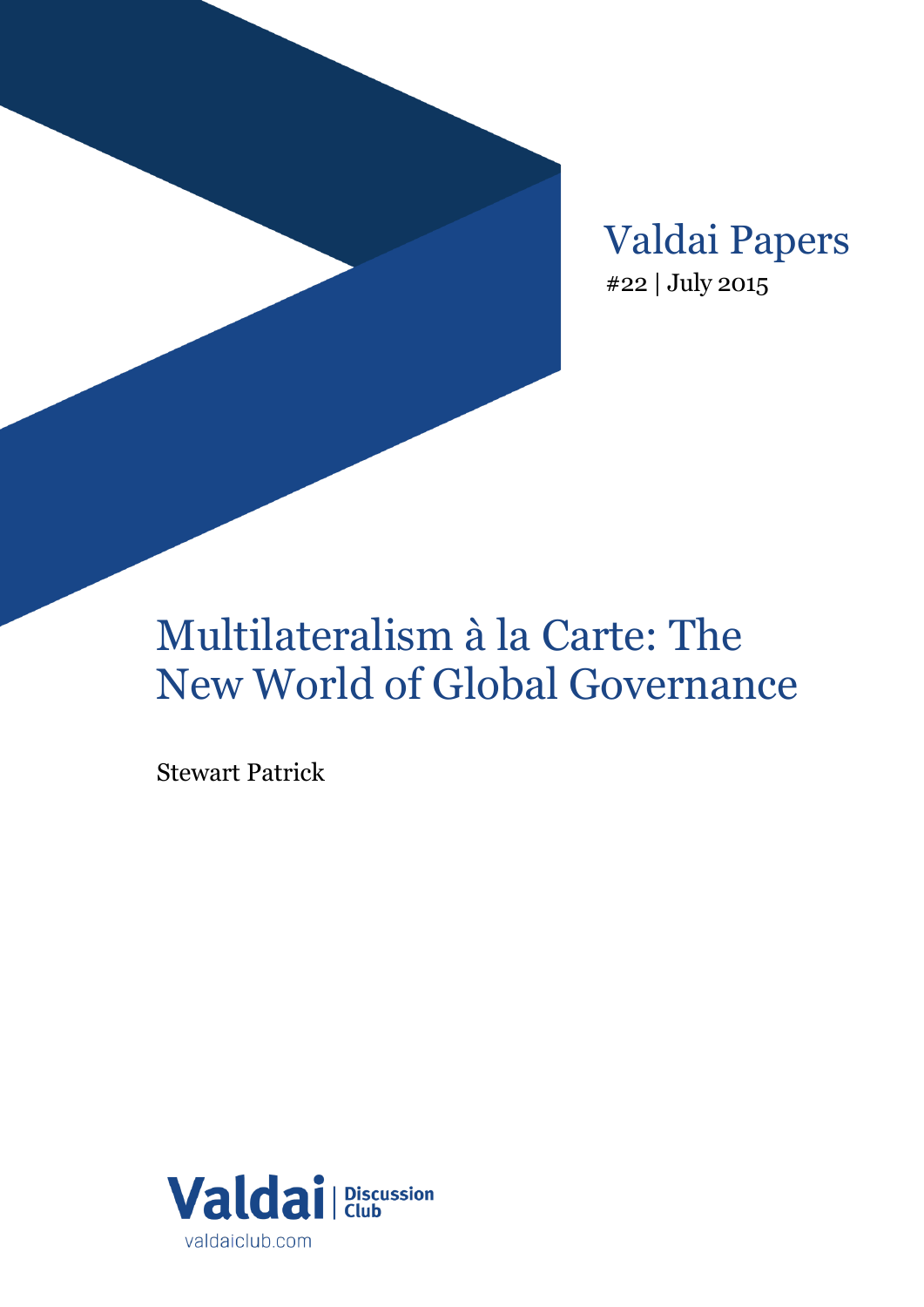Among the many casualties of Barack Obama's presidency has been the illusion that the time is ripe to overhaul the multilateral system—and that the United States is poised to lead this transformation. Back in 2007, then-candidate Obama pledged that if elected he would not only reverse the disastrous unilateralism of the George W. Bush years but spearhead a new era of international cooperation. In the mid-1940s, far-sighted American leaders had "built the system of international institutions that carried us through the Cold War."<sup>1</sup> Today's challenge was to update these creaky organizations to twenty-first century threats and opportunities.

Alas, Obama's vision was based on two shaky premises. The first was that the main object of statecraft was no longer navigating great power rivalries, as in the past, but managing the shared vulnerabilities of interdependence. As the president declared in his first National Security Strategy, "power, in an interdependent world, is no longer a zero-sum game." <sup>2</sup> The second was that the United States had the capacity and will to engineer a grand bargain between established and rising powers on the contours of institutional reform. Established players would grant emerging players a seat at the global high table. In return, rising powers would help to sustain and manage an agreed global order.

Both assumptions proved wrong. This was not a moment of creation—or even of "re-creation"—akin to the mid-1940s. The world remains far more conflictual, more red-in-tooth-and-claw, than Obama's technocratic vision of world politics suggests. And even where broad interests and values are aligned, formal international organizations resist fundamental reform. Despite massive changes in the global distribution of power, for instance, permanent membership of the United Nations Security Council (UNSC) remains unchanged since 1945. The International Monetary Fund (IMF), meanwhile, has not implemented governance reforms laboriously negotiated in 2010, thanks to resistance on Capitol Hill.

That is the bad news about global governance. The good news is that international cooperation still flourishes within a diverse, dense, and expanding ecosystem of alternative frameworks of collective action. To be sure, the United States and other governments remain members of anchor institutions like the UN, World Bank, IMF, and WTO. But, when confronting logjams in such formal, universal bodies, U.S. and foreign policymakers increasingly pursue their national objectives through narrower and more flexible frameworks whose membership varies with situational interests, shared values, and relevant capabilities. In sum, governments increasingly bypass formal international organizations for a more nimble approach to international cooperation.

Pundits and scholars have given this phenomenon various labels, among them "multimultilateralism," "minilateralism," "plurilateralism", "messy multilateralism", "contested multilateralism," and "networked" global governance.<sup>3</sup> I prefer "multilateralism à la carte"—a phrase

<sup>1</sup> Из обращения сенатора Барака Обамы к Чикагскому совету по глобальным делам 23 апреля 2007 г. <http://www.cfr.org/elections/remarks-senator-barack-obama-chicago-council-global-affairs/p13172>

<sup>&</sup>lt;sup>2</sup> The White House, National Security Strategy of the United States of America (Washington, DC: 2010).

<sup>3</sup> Francis Fukuyama Fukuyama, America at the Crossroads: Democracy, Power, and the Neoconservative Legacy (New Haven: Yale University Press, 2006), pp. 155-180. Moises Naim, "Minilateralism: The Magic Number to Get Real International Action," Foreign Policy (June 21, 2009), http://foreignpolicy.com/2009/06/21/minilateralism/. Miles Kahler, "Multilateralism with Small and Large Numbers," International Organization (1992). Richard N. Haass, "The Case for Messy Multilateralism," Financial Times. Julia C. Morse and Robert O. Keohane, "Contested Multilateralism," Review of International Organizations (23 March, 2014) http://link.springer.com/article/10.1007/s11558-014-9188-2; Anne-Marie Slaughter, The Real World Order (Princeton: Princeton University Press, 2004).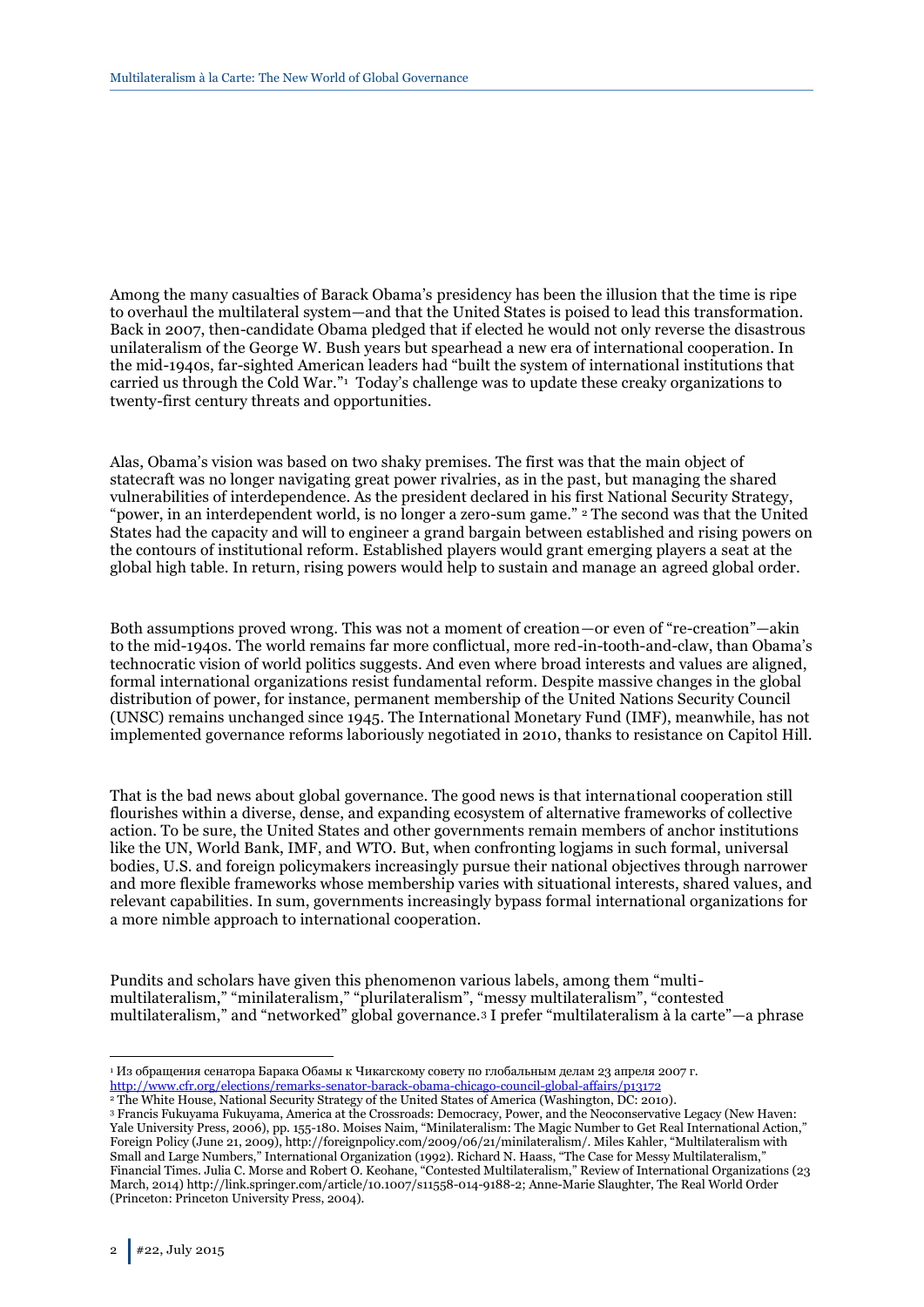that distinguishes it from the "prix fixe" menu of international organizations.4 But whatever one calls it, its basic contours clear. It implies cooperative frameworks that are ad hoc instead of standing and permanent; informal and voluntary rather than formal and legally binding; disaggregated as opposed to comprehensive; trans-governmental instead of inter-governmental; and (often) multi-level and multi-stakeholder rather than purely state-centric.

But what accounts for the rise of à la carte multilateralism? What forms has it taken in different areas? Most importantly, is this variable geometry a good or a bad thing, on balance?

At first blush, flexible multilateralism has much to recommend it. Rather than relying on obsolete, sclerotic institutions, governments can create new ones adapted to present geopolitics and fit for purpose. Such a selective and ad hoc approach seems particularly attractive to the United States which, thanks to its still unmatched power, has unrivaled ability to pick and choose among alternative coalitions and networks—expanding its diplomatic options and freedom of action in the process.

Still, the hypothetical rewards of multilateralism à la carte should not blind us to its potential drawbacks. The risk of rampant international ad hockery is that it will fail to deliver results, while undercutting formal organizations upon which the world continues to depend.

### *The Context: Blockage in Global Governance Reform*

In retrospect, it should have been clear to the Obama administration how far removed our era is from the 1940s—and how fierce are the headwinds against global governance reform. Four major differences between our own world and that of the "wise men" make reconfiguring the bedrock institutions of world order a Herculean challenge.

First, the world is no longer a clean slate. In the 1940s, U.S. architects of postwar order could design institutions out of whole cloth, without dismantling existing institutions or reallocating power and privilege within them. They were, as Dean Acheson titled his memoirs, "present at the creation." The Obama administration has no such luxury, and confronts a landscape teeming with international organizations and treaties. Today, the United States is party to over six hundred multilateral treaties (to say nothing of thousands of bilateral treaties). Member states and agency bureaucrats fiercely resist efforts to alter the mandate, membership, management, and funding of existing treaty bodies. Consider the UN Security Council, to which Russia and China adamantly oppose adding any permanent members—or the International Energy Agency (IEA), whose own membership remains limited to OECD countries and in which voting shares still reflect oil consumption in the mid-1970s. Within the UN system, especially, retrofitting existing institutions has proven even more daunting than creating them in the first place—encouraging the search for workarounds.

<sup>4</sup> Stewart Patrick, "Prix Fixe and à la Carte: Avoiding False Multilateral Choices," The Washington Quarterly (October 2009).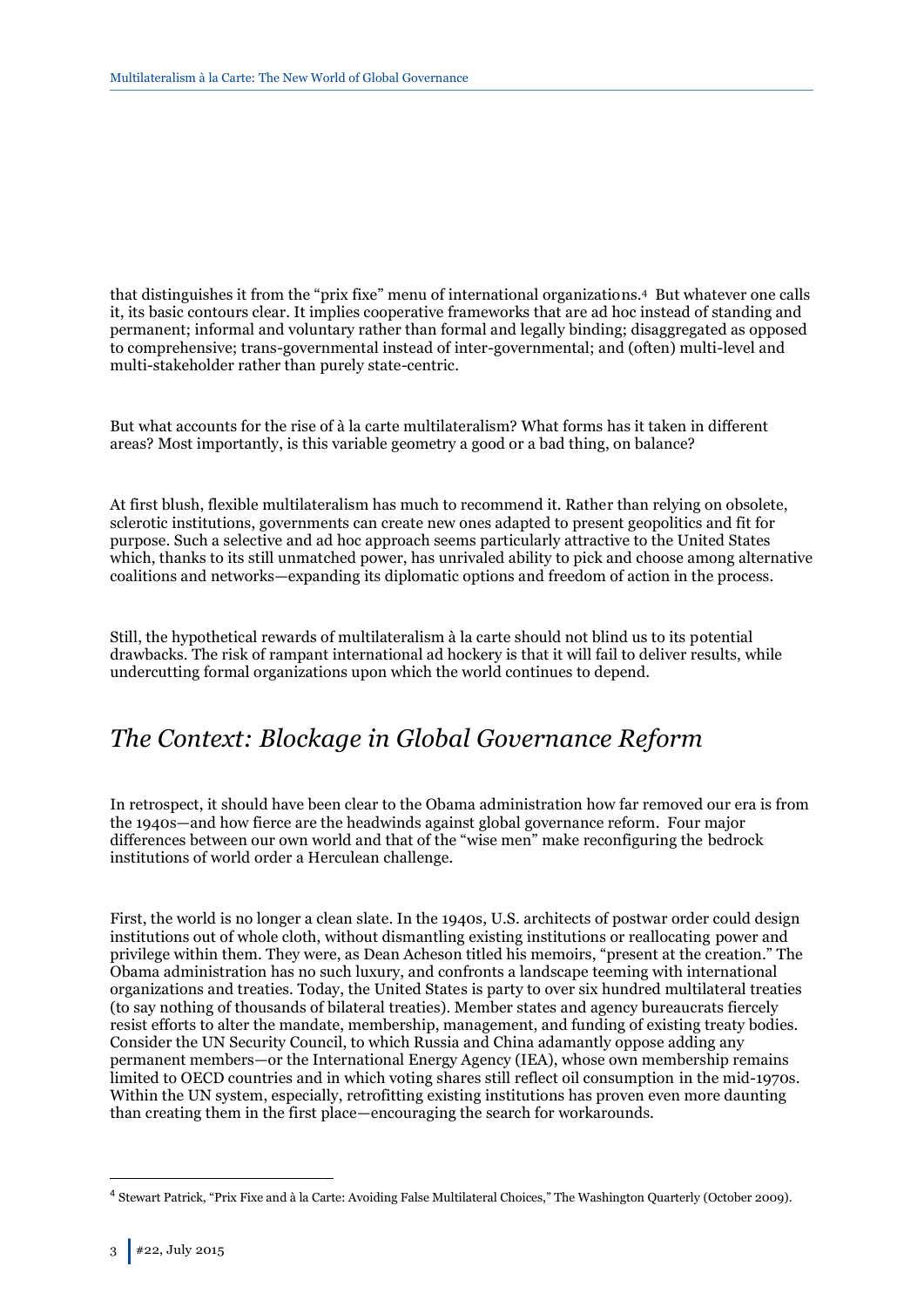Second, the urgency of the 1940s is absent. In the absence of major policy failure, institutions evolve incrementally at best. In a perverse way, Acheson's generation had it easy, operating on the heels of the most devastating economic crisis and most destructive war in human history. Our generation has been spared such catastrophes, but the very absence of crisis reinforces institutional inertia. The exception that proves the rule is the Great Recession of 2007-2008, when fears of economic implosion created a transitory incentive for world leaders to adopt significant reforms to global economic governance, including by elevating the Group of 20 (G20) to the leaders' level, creating a new Financial Stability Board, and adopting the Basel Three capital account requirements for major banks.

Third, the global agenda is more ambitious and intrusive than immediately after World War II, making major breakthroughs elusive. Much of the "low-hanging fruit" of multilateral cooperation has long been picked. Consider trade: Early GATT rounds focused on lowering tariffs and eliminating subsidies. Much of today's trade agenda is about harmonizing behind-the-border standards and regulations on matters like fiscal policy, health and safety, or intellectual property. Such agreements impinge deeply on state sovereignty. The world is also more crowded—with states. At its founding, the UN had only fifty members. Today it has 193, many wedded to bloc identities and entrenched regional positions, complicating global consensus within forums like the General Assembly.

Fourth, the global distribution of power has changed since the 1940s. The Roosevelt and Truman administration operated at the zenith of American hegemony. During the Cold War decades, the United States and its Western allies dominated the capitalist world economy. By 1990, the members of the Organization for Economic Cooperation and Development (OECD) represented more than three-fifths of global GDP. Today, the OECD share has slipped to 47 percent, despite the addition of a dozen new members, while the BRICS countries account for almost 25 percent of global output.

To the degree that emerging and established countries share values and preferences, this power shift can be managed. But integrating emerging powers is not just about a matter of offering them a place at the global high table and expecting them to foot the bill. It implies allowing them to shape the agenda. Unfortunately, major Western and non-Western countries often diverge over important international norms, such as the boundaries of national sovereignty, the criteria for humanitarian intervention, the role of the state in the market, and the balance between security and civil liberties. Such considerations help explain why the Obama administration has chosen not to pursue Security Council reform, despite its initial sympathy for that agenda. Senior U.S. officials ultimately concluded that the most likely developing world aspirants to permanent membership—even fellow democracies like India, Brazil or South Africa—would often oppose U.S. preferences.

## *The Reaction: Multilateralism, à la Carte*

Faced with blockages in formal international organizations, the Obama administration and its counterparts abroad are increasingly experimenting with informal, ad hoc, and selective approaches to global cooperation. While there is no single model of à la carte multilateralism, four recurrent features stand out.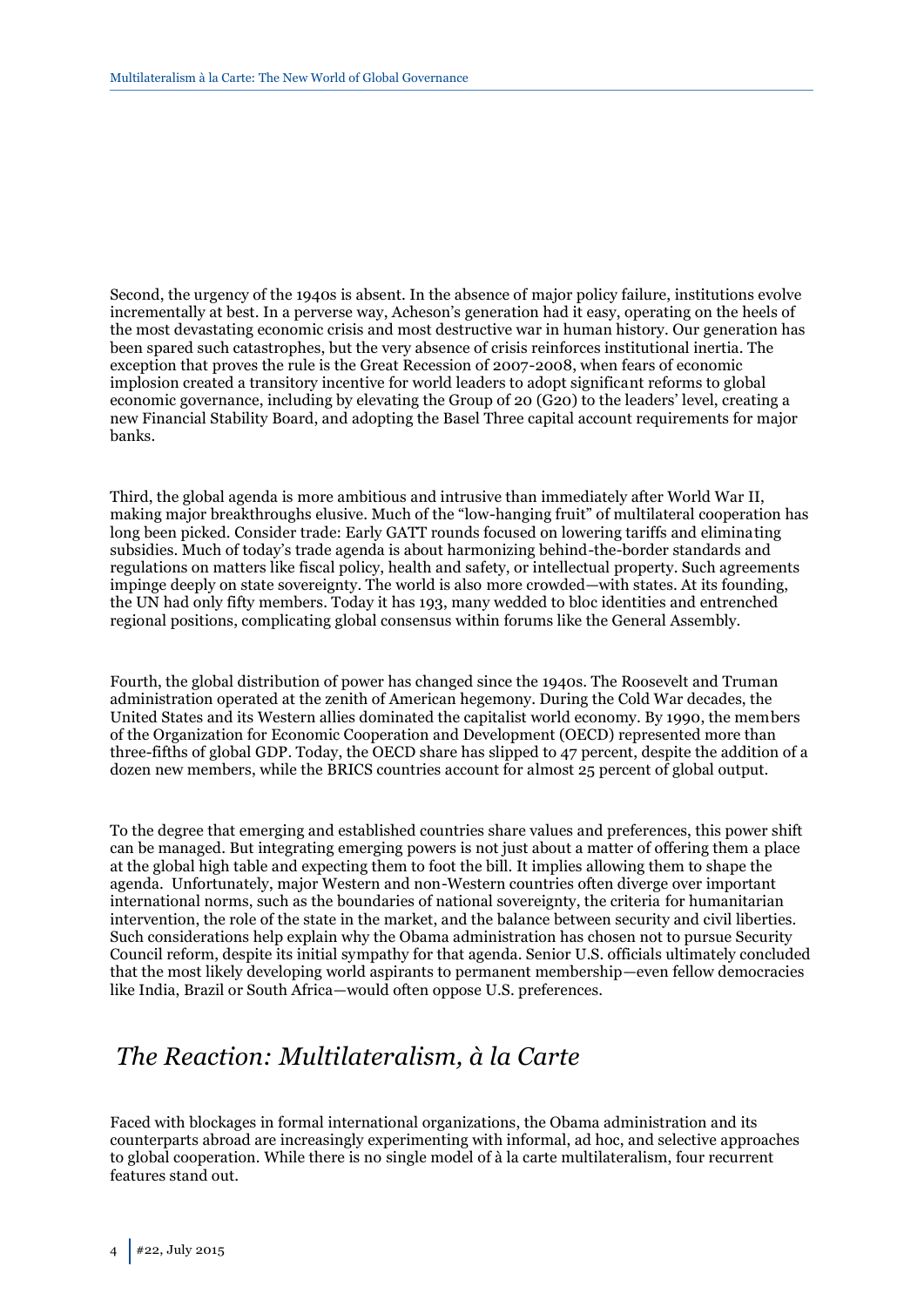The first is reliance on flexible, purpose-built groupings of the interested, capable, and/or likeminded. In recent years, analysts have debated whether we live in a G2, a G20, or even a "G Zero" world.<sup>5</sup> In truth, ours is a "G-x" world in which the entity and number of parties at the head table varies by issue area and situation.6 Thus, even as the United States recognizes the G20 as the premier forum for global economic coordination, it has redoubled its attachment to the G7 (with authoritarian Russia ejected from the G8) as a narrower partnership of advanced market democracies whose members share values, interests and policy preferences. At times, a "G-x" approach to global governance may produce unusual coalitions, such as the armada formed to combat Somali piracy in the Indian Ocean. It included vessels not only from the United States and its NATO allies but also from China, India, Indonesia, Japan, Malaysia, Russia, Saudi Arabia, and South Korea, among others.

Another feature of this flexible multilateralism is informality—namely, a preference for voluntary commitments over binding conventions. After two decades of fruitless negotiations over a treaty to succeed the Kyoto Protocol, the parties to the UN Framework Convention on Climate Change (UNFCC) have adopted a looser "pledge and review" system. Endorsed at the Lima COP 20 in December 2014, this approach leaves it to each state to determine how it will contribute to global emissions reductions. Parties agree to publish online their "intended nationally determined contributions," allowing peers (as well as scientists) to assess their impact. The Nuclear Security Summit process has involved something similar, with governments expected to arrive with voluntary "gift baskets" enumerating separate national commitments.

Governments are also making greater use of codes of conduct. This is particularly true in the global commons, as these become increasingly congested, competitive, and contested.<sup>7</sup> Consider outer space. The emergence of new "space-faring nations" like China, Brazil, and India, as well as dozens of private space companies requires common international rules of the road to mitigate debris, reduce risks of collision, and discourage militarization in outer space. Rather than trying to update the fiftyyear old Outer Space Treaty, however, the United States endorses internationalizing the non-binding European Code of Conduct for Outer Space Activities to establish parameters for responsible behavior.<sup>8</sup>

The third recurrent theme is a piecemeal rather than comprehensive approach to global governance. Instead of trying to solve a complicated global puzzle like climate change in one fell swoop, as if it were a Rubik's cube, governments are pursuing "global governance in pieces,"9 breaking complex problems down into component parts. In the global health arena, the World Health Organization now shares space with other bodies and initiatives, ranging from the Global Alliance for Vaccines and Immunizations (GAVI) to the Global Health Security Agenda, UNAIDS, and the Global Fund for

<sup>5</sup> Fred Bergsten, "A Partnership of Equals," Foreign Affairs (July/August 2008). Ian Bremmer, Every Nation for Itself: Winners and Losers in a G-Zero World (New York: Penguin, 2012).

<sup>6</sup> Alan Alexandroff, "Challenges in Global Governance: Opportunities for G-X Leadership," Stanley Foundation Policy Analysis Brief, March 2010, http://www.stanleyfoundation.org/publications/pab/AlexandroffPAB310.pdf

<sup>7</sup> Stewart Patrick, "Conflict and Cooperation in the Global Commons," in Chester Crocker, Fen Hampson, and Pamela Aall, Conflict Management in a Turbulent World (Washington: United States Institute of Peace, 2015).

<sup>8</sup> Secretary of State Hillary Rodham Clinton, "International Code of Conduct for Outer Space Activities," press statement, January 17, 2012, US Department of State,

http://www.state.gov/secretary/20092013clinton/rm/2012/01/180969.htm?goMobile=0

<sup>9</sup> Stewart Patrick, "The Unruled World: The Case for "Good Enough" Global Governance", Foreign Affairs (January-February 2014)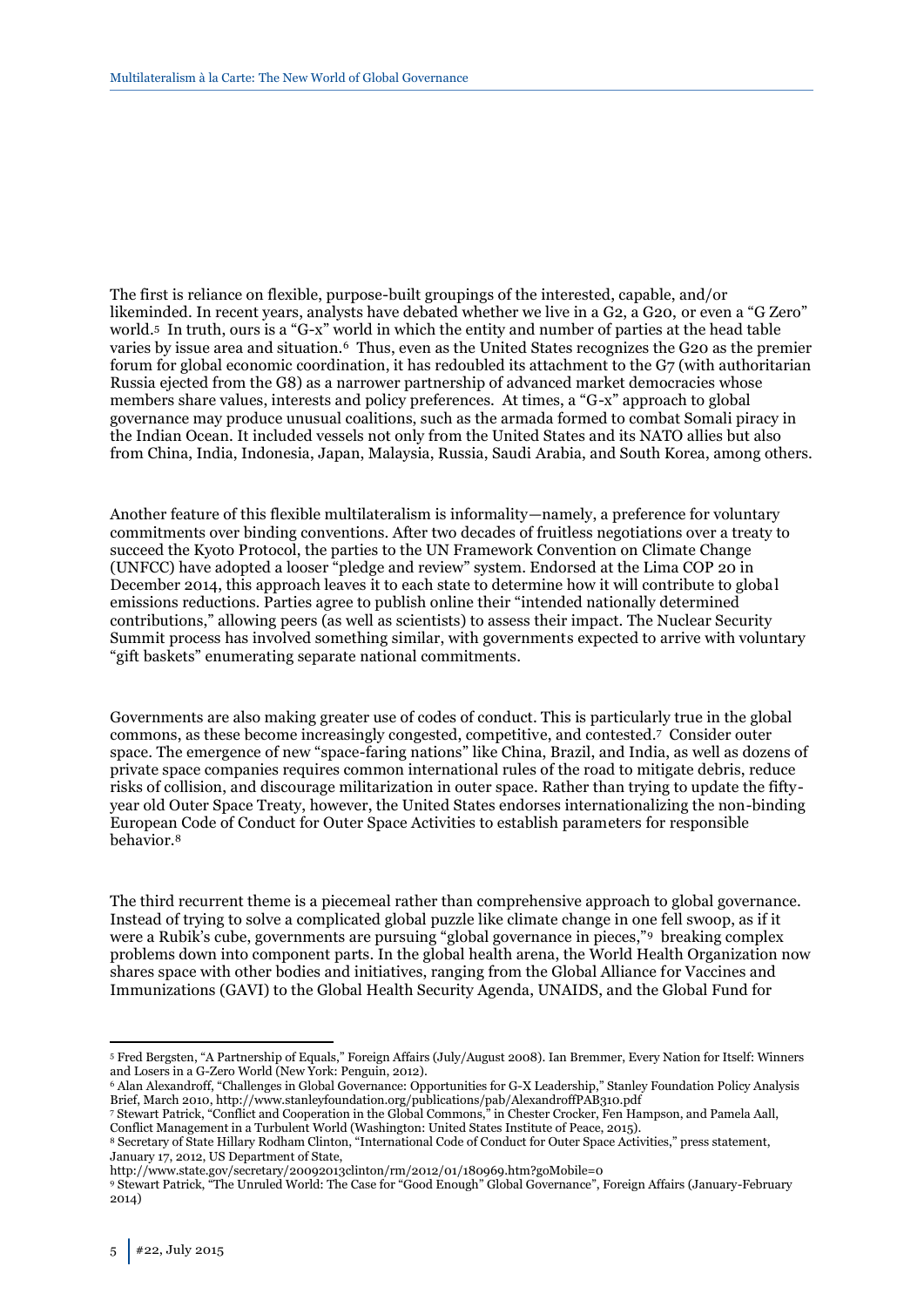AIDS, Tuberculosis and Malaria.10 An analogous regime complex is arising for cyberspace, with different institutions tailored to specific issues like cybercrime, data protection, technical standards and internet governance.<sup>11</sup>

The fourth distinctive attribute of today's multilateralism is a shift from traditional intergovernmental diplomacy toward reliance on alternative forms arrangements that are transgovernmental, multi-level, and multi-stakeholder. To begin with, foreign ministries have lost their monopoly over multilateral cooperation. Faced with complex challenges of globalization, national regulators and technical experts now engage their counterparts abroad directly, on an ongoing basis. Consider the problem of ensuring the safety and reliability of medicines in an era of complex supply chains. Recognizing its own limitations, the U.S. Food and Drug Administration has spearheaded the creation of an informal "global coalition of medicines regulators," intended to close global gaps in pharmacovigilance, particularly in major producers like China and India. <sup>12</sup>

Once the exclusive preserve of states, effective international cooperation now depends on innovative partnerships between states and non-state actors, both private and public. States, private companies, and civil society have jointly created multi-stakeholder mechanisms to serve as regulatory and standard-setting bodies, leveraging the capabilities of different stakeholders.13 Perhaps the most well-known arrangement of this sort is the Internet Corporation for Assigned Names and Numbers (ICANN), an independent, nonprofit entity that operates under license from the U.S. Department of Commerce. Multi-stakeholder bodies are especially prominent when it comes to promoting global health (e.g., GAVI and the Global Fund) and in the regulation of conflict minerals (e.g., Extractive Industries Transparency Initiative and the Kimberly Process).

Lastly, contemporary global governance is multi-level. As humanity urbanizes, networks of cities are emerging as dynamic centers of policy innovation. Three years ago at the UN Conference at Sustainable Development in Rio, a coalition of mayors from around the world (including Michael Bloomberg of New York) announced a new confederation of cities—the C-40—dedicated to combating pollution and sustaining green growth.14 More recently, at the Lima COP 20, UNFCCC members endorsed a standardized mechanism for cities, provinces and regions to report carbon emissions.

## *The Limits of Ad Hockery*

<sup>10</sup> David P. Fidler, "The Challenges of Global Health Governance," CFR Working Paper (Council on Foreign Relations, May 2010), http://www.cfr.org/global-governance/challenges-global-health-governance/p22202

<sup>&</sup>lt;sup>11</sup>Joseph S. Nye, "The Regime Complex for Managing Cyber Activities," Belfer Center for Science and International Affairs (November 2014),

http://belfercenter.hks.harvard.edu/publication/24797/regime\_complex\_for\_managing\_global\_cyber\_activities.html?breadcr umb=%2Fexperts%2F3%2Fjoseph\_s\_nye

<sup>12</sup> Stewart M. Patrick and Jeffrey A. Wright, "Designing a Global Coalition of Medicines Regulators," Policy Innovation Memorandum No. 48, Council on Foreign Relations (August 20, 2014), http://www.cfr.org/pharmaceuticals-andvaccines/designing-global-coalition-medicines-regulators/p33100

<sup>13</sup> Kenneth W. Abbott and Duncan Snidal, "The Governance Triangle: Regulatory Standards Institutions and the Shadow of the State," in Walter Mattli and Ngaire Woods, eds., The Politics of Global Regulation (Princeton, NJ: Princeton University Press, 2009), 40-88

<sup>14</sup> Benjamin R. Barber, If Mayors Ruled the World: Dysfunctional Nations, Rising Cities (New Haven: Yale University Press, 2013).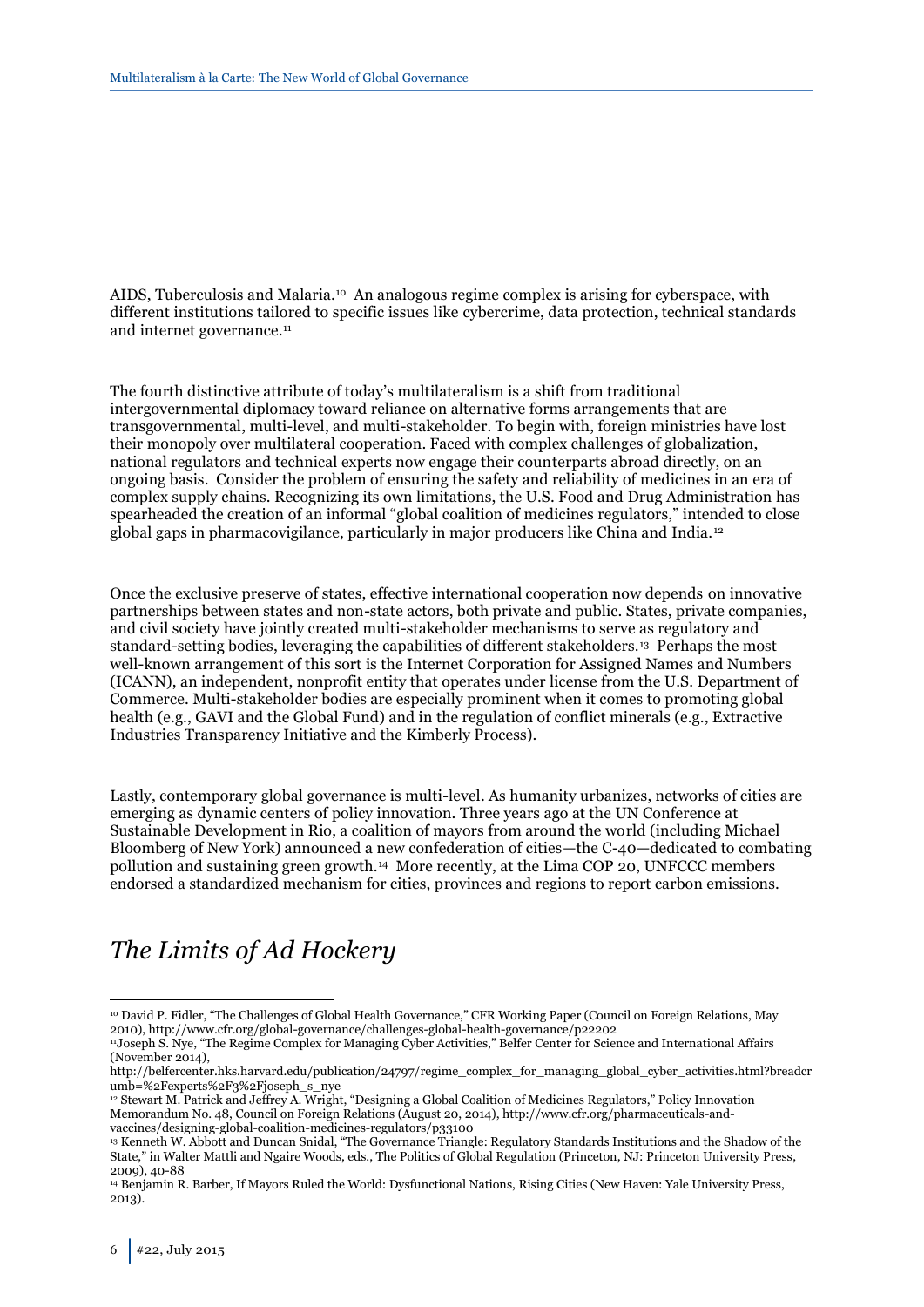But is all this institutional diversity a good thing—and what does it mean for the United States? In principle, access to multiple forums could bring multiple benefits, including speed, flexibility, modularity, and opportunities to experiment. An à la carte world would seem especially attractive to the United States, which has an unmatched ability to create and pivot nimbly among purpose-built mini-lateral coalitions.

It would be a mistake, however, to ignore the limits and risks of ad hoc multilateralism as a foundation for U.S. foreign policy, much less for international order. To begin with, it is not yet clear that à la carte multilateralism can actually deliver what formal organizations have not. The disappointing record of the Major Economies Forum (MEF) provides a cautionary tale. The Obama administration had hoped that this grouping, comprised of the seventeen largest CO2 emitters, would help break stalled negotiations within the UNFCCC. Its actual achievements have been negligible. Nor has the bottom-up, "pledge and review" process UNFCCC members endorsed in December 2014 delivered on its promise. This raises a larger issue: how credible should one regard commitments that lack the force of law or any enforcement?

More generally, flexible minilateralism is unlikely to resolve tough cooperation problems when great power interests and preferences diverge strongly. À la carte arrangements are most promising when participants' interests and preferences are broadly congruent, but more encompassing bodies are blocked. If interests diverge significantly—as in the clashes between Russia and the West over Crimea, or between China and its neighbors in the South China Sea—simply shifting forums is no panacea. Another obvious drawback to creating new frameworks for each challenge—beyond the obvious transaction costs—is that it is harder to negotiate grand bargains across multiple issue areas, trading concessions in one area for gains in another.

Too great a reliance on ad-hockery may also do damage to formal institutions that have unique legitimacy grounded in international law and whose technical capabilities and financial resources are essential over the long term. Though there is some value in giving tired organizations healthy competition, the worry is that it will lead member states to marginalize rather than reform these bodies, and that a proliferation of new forums will create wasteful redundancies and global fragmentation.

A world of multi-multilateralism also encourages rampant forum-shopping—and not only by the United States. Emerging powers are moving swiftly to sponsor alternative institutions of their own, ranging from the Shanghai Cooperation Organization to the BRICS Bank, the BRICS Contingency Fund, and (most recently) the and Beijing-led Asia Infrastructure and Investment Bank (AIIB). The failure of the Obama administration to dissuade even its closest European allies from joining the AIIB as founding members offered a stark lesson that others can play this game too.

Finally, the rise of à la carte multilateralism raises questions of equity and accountability. Global governance by coalitions tends to privilege great power dominance within exclusive clubs over more egalitarian approaches to global governance in formal organizations with universal membership. Since its creation in November 2008, countries left outside of the G20 (the G-173, if you will) have complained that the new forum is becoming a global directorate, excluding smaller, poorer nations